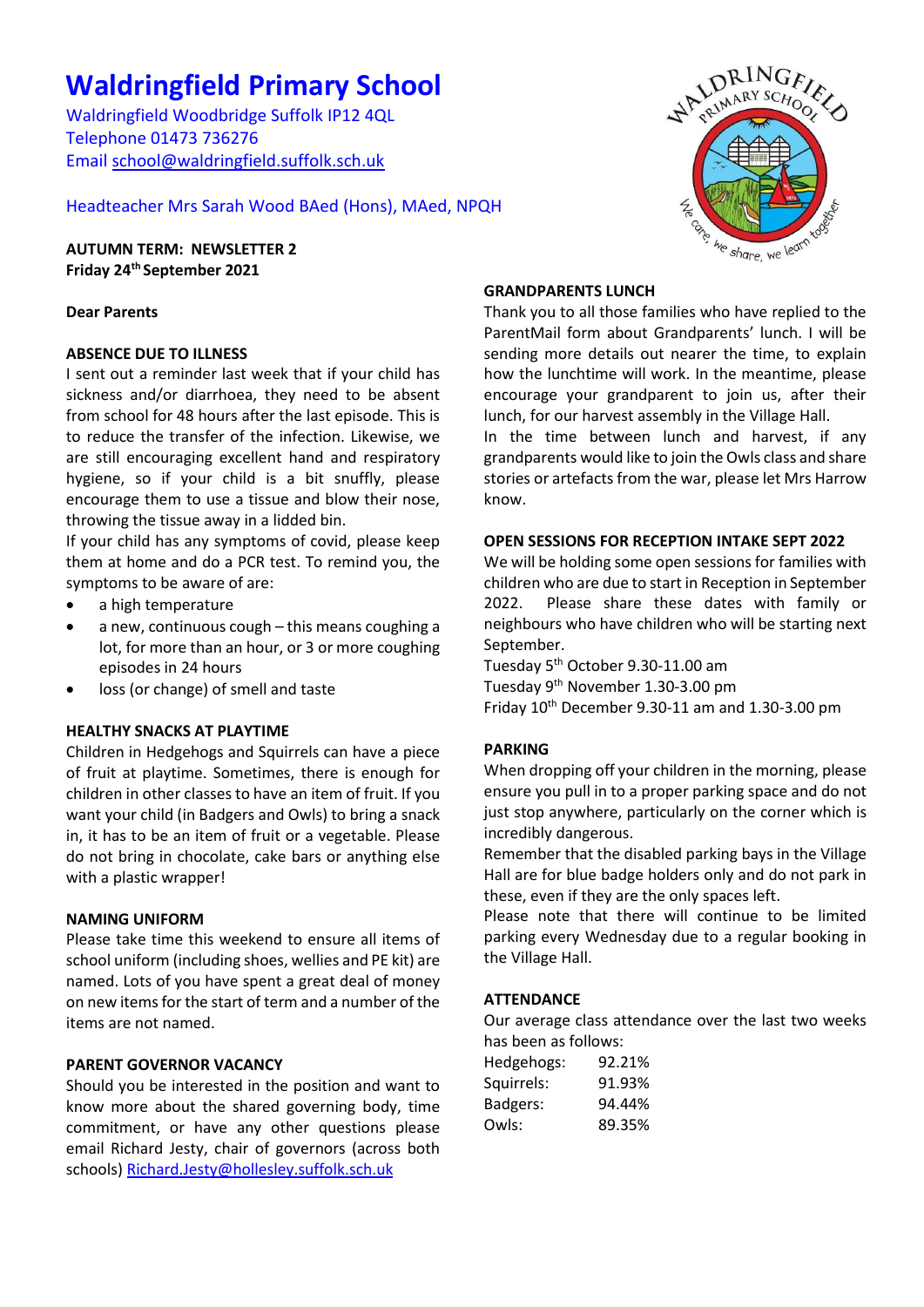#### **WSA CORNER Questionnaire**

Please complete our WSA Questionnaire (a form on ParentMail). We would greatly appreciate your feedback and support to help with planning and running events this year.

## **50:50 Raffle**

Tickets for the 50:50 Raffle are now available through ParentMail. Players have the opportunity to buy one or more raffle ticket numbers to be entered into a prize draw each month from October 2021 to July 2022. Each number costs £1 per month and we ask you to pay £10 upfront, which will automatically enter your number into each of the 10 monthly prize draws. The prize draw takes place in the last Friday assembly of each month. Each draw, the prize is 50% of the money taken in for that month, with the WSA retaining the other 50% for their funds. (All WSA funds are spent on educational extras for the children in our school.)

## **Annual General Meeting – Friday 15th October, 3.20pm**

Please come along to hear a short summary of our activity over the last year. Tea, coffee and biscuits will be served! This will be followed by a Committee Meeting, to which new members are very welcome.

## **Fancy Dress Disco - Thursday 21st October, 5.30-7pm, Waldringfield Village Hall**

Save the date for this popular party event! More details to follow nearer the time.

## **STAR OF THE WEEK AWARDS**

Hedgehogs: Nellie Smith for enthusiasm in her learning and Mason Mills for good listening.

Squirrels: Zara Newton for always being so kind to others and consistently working her hardest and Theo Green for trying really hard with his phonics.

Badgers: Blake Booth for using his imagination so well to pretend he was a piece of pizza going through the digestion system and Caleb Wilson for showing bravery and determination in swimming.

Owls: Lyra Oldfield for her fantastic use of inverted commas and speech in our report and Alfie Amass for his contributions in lessons.

## **GOLDEN LEAVES**

Harry Thomson for taking something he found to staff, Ezri Theophani for looking after the Hedgehogs class, Marnie Cook and Zara Newton for litter picking, and Eddie Collins-Owen for sharing the trike.

## **MIDDAY SUPERVISORS' AWARD**

Harry Thomson for his help at lunchtime and Paige Newton for putting chairs away without being asked.

# **WALDRINGFIELD ACHIEVEMENTS**

Talent for Writing certificates went to the following: Solomon Leeder, Iris South, Jensen Sharpe, Molly King, Maisie Nelli, Elsa Stock, Isabella-Rose Clarke, Charlotte Garfield, Eva Doyle, Tabitha Webber, Martha Cooney, Dylan Murphy, Sebastian Vince, Oliver Winchester, Blake Booth, Samuel Wickens, Isabel Stannard, Alfie Amass, Annie South, Taylor Boardley, Mimi Todd, Paige Newton.

# **MRS WOOD DATES AT WALDRINGFIELD**

I intend to be at Waldringfield on Tuesdays, Fridays and alternating Wednesdays. As always, please email me or call either school, on any day to speak to me. Hollesley's number is 01394 411616.

## **DIARY DATES**

| Mon 4 Oct      | 6pm Parents information meeting<br>about PGL for Year 3/4 parents |  |
|----------------|-------------------------------------------------------------------|--|
| Tue 5 Oct      | Open Morning for Sep 22 Parents                                   |  |
| Mon 11 Oct     | Year 3/4 staying overnight at PGL,<br>Bawdsey                     |  |
| Fri 15 Oct     | <b>Flu Immunisations</b>                                          |  |
|                | 3.20Ppm WSA AGM                                                   |  |
| W/B Mon 18 Oct | <b>Family Week</b>                                                |  |
| Tue 19 Oct     | Grandparents' Lunch                                               |  |
|                | 2.30pm Harvest Festival in Village                                |  |
|                | Hall                                                              |  |
| Wed 20 Oct     | Sharing Assembly (parents invited)                                |  |
| Thu 21 Oct     | 5.30 - 7pm Fancy Dress Disco                                      |  |
| Fri 22 Oct     | PD Day - School Closed                                            |  |
| 25-29 Oct      | <b>HALF TERM</b>                                                  |  |
| Mon 1 Nov      | Children return                                                   |  |
| Mon 1-4 Nov    | <b>Y5 Bikeability</b>                                             |  |
| Tue 9 Nov      | Open Afternoon for Sep 22 Parents                                 |  |
| Mon 15 Nov     | 3.30-6.00pm Parents Evening (in<br>person)                        |  |
| Tue 16 Nov     | pm KS1 Parents Evening                                            |  |
| Wed 17 Nov     | 5.30-8.00pm Parents<br>Evening<br>(Zoom)                          |  |
| Fri 18 Nov     | pm KS2 Parents Evening                                            |  |
| Tue 7 Dec      | 9am Bag2School Collection                                         |  |
|                | 6pm Christmas Church Service                                      |  |



**Suffolk County Council** 

The school is committed to safeguarding and promoting the welfare of children. We expect all staff and volunteers to share this commitment